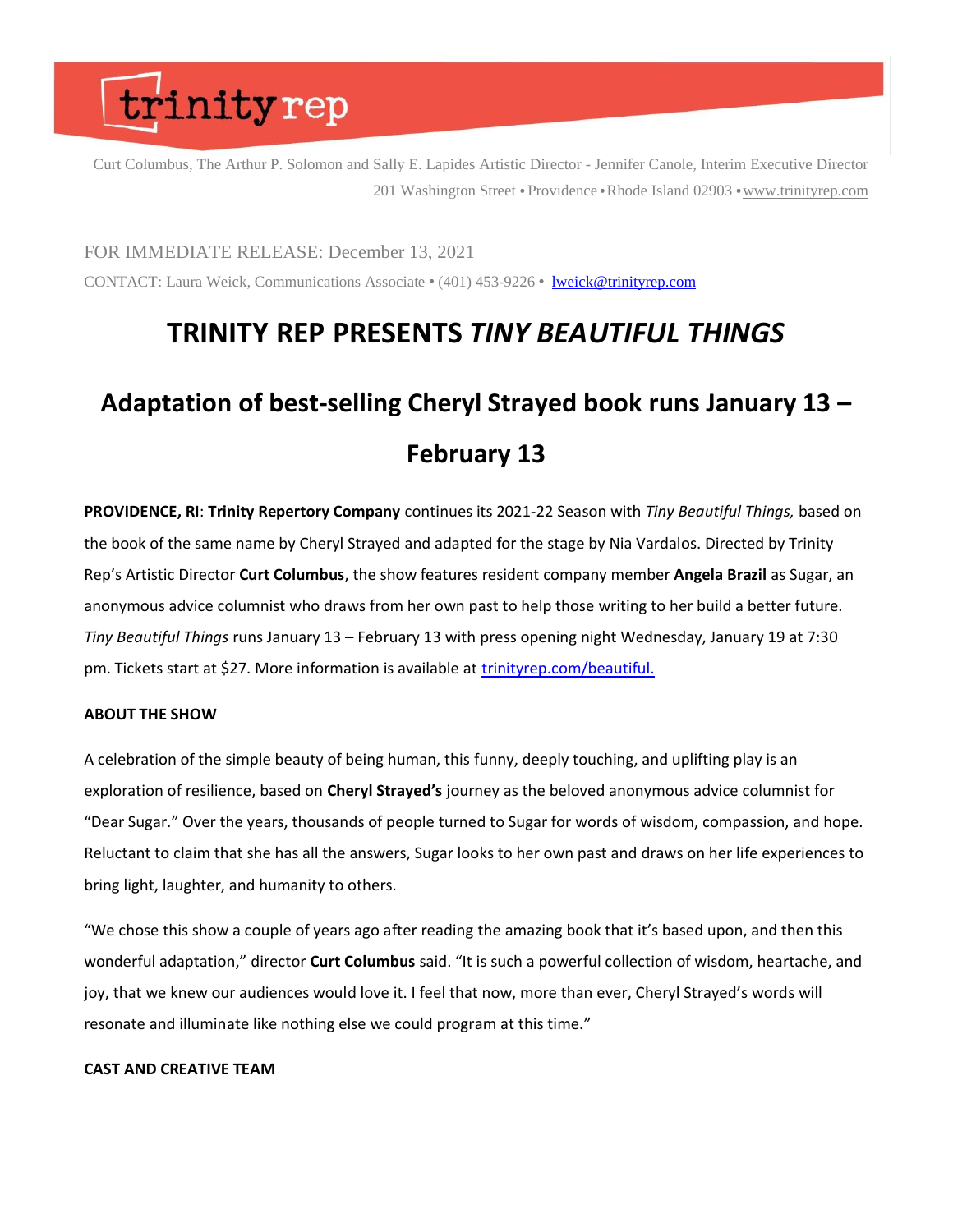Director **Curt Columbus** has been The Arthur P. Solomon and Sally E. Lapides Artistic Director since January 2006. His directing credits for Trinity Rep include *Macbeth, Ragtime, Beowulf: A Thousand Years of Baggage, Middletown, Vanya and Sonia and Masha and Spike, The Merchant of Venice, His Girl Friday, Camelot, Cabaret, Blithe Spirit, A Christmas Carol, Cherry Orchard,* and the world premieres of *The Completely Fictional—Utterly True—Final Strange Tale of Edgar Allen Poe* and *Social Creatures*.

Columbus will work alongside **Baron E. Pugh** (set design), **Amanda Downing Carney** (costume design), **Dawn Chiang** (lighting design), and **Peter Sasha Hurowitz** (sound design).

The cast of this production includes **Angela Brazil** as Sugar, who has been a member of the resident acting company since 2000. She'll be joined by fellow resident artists **Stephen Berenson, Phyllis Kay,** and **Brian McEleney** and guest actors **Marcel Mascaró** and **Jenna Lea Scott**, all as various letter writers throughout the show. Brown/Trinity Rep student **Gunnar Manchester '21** will feature as the show's musician.

#### **WRITING TEAM**

*Tiny Beautiful Things* book author **Cheryl Strayed** is the author of the #1 New York Times bestselling memoir *Wild*, the New York Times bestsellers *Tiny Beautiful Things* and *Brave Enough*, and the novel *Torch*. *Wild* was chosen by Oprah Winfrey as her first selection for Oprah's Book Club 2.0. Strayed's books have been translated into nearly forty languages around the world and have been adapted for both the screen and the stage. Strayed is the host of the New York Times hit podcast, *Sugar Calling* and also *Dear Sugars*, which she co-hosted with Steve Almond. Her essays have been published in *The Best American Essays, the New York Times, the Washington Post Magazine, Vogue, Salon, The Sun, Tin House, The New York Times Book Review*, and elsewhere. Strayed holds an MFA in fiction writing from Syracuse University and a bachelor's degree from the University of Minnesota. She lives in Portland, Oregon.

Playwright **Nia Vardalos** is an alumna of Chicago's The Second City and a Joseph Jefferson Award winner whose most recent theatre credits include Sugar in *Tiny Beautiful Things* directed by Thomas Kail in two consecutive seasons (The Public Theater) and Jennie in *Company* directed by Gary Griffin (Theatre 20). Her writing/acting credits for film include *My Big Fat Greek Wedding* and its sequel (Academy Award and Golden Globe Award nominations, Independent Spirit and People's Choice Awards), *Connie and Carla*, and *I Hate Valentine's Day*. Her film and television acting credits include *My Life in Ruins*; *For a Good Time, Call…*; "Graves"; and "Jane the Virgin." Ms. Vardalos's memoir *Instant Mom* was a New York Times best seller, and all proceeds are donated to adoption groups.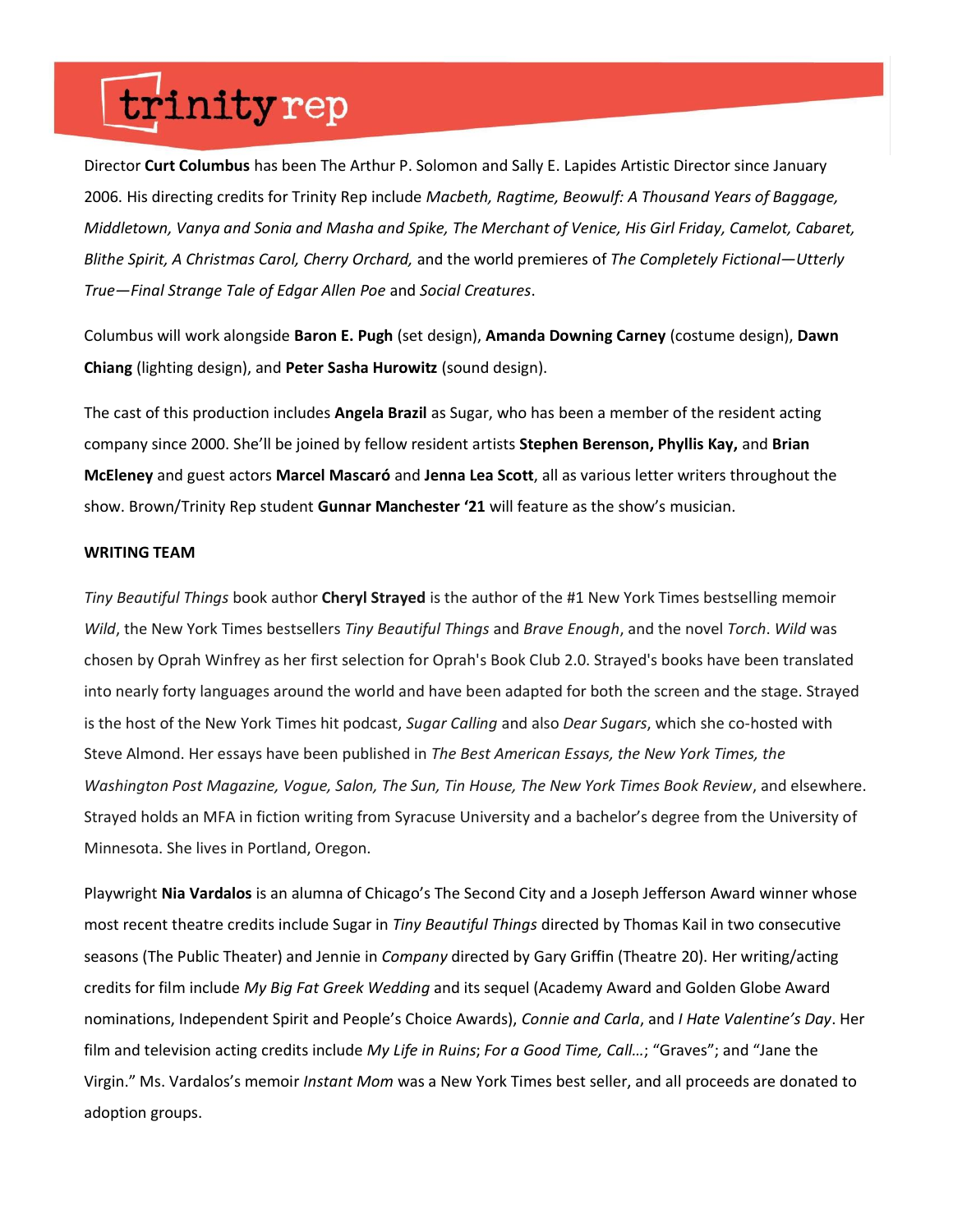The play was co-conceived by Vardalos, **Marshall Heyman**, and **Thomas Kail.** *Tiny Beautiful Things* premiered at the Public Theater Off-Broadway in 2016, with Vardalos in the role of Sugar. Since then, it has become one of the country's most produced 21st-century plays.

#### **HEALTH AND SAFETY**

Trinity Rep is one of nine Rhode Island performing arts organizations and venues requiring proof of full vaccination against COVID-19 (at least 14 days have passed since the final dose), or proof of a negative COVID-19 PCR test taken in the prior 72-hours, or proof of a negative COVID-19 antigen test taken in the prior 6-hours. All patrons regardless of vaccination status must wear masks over their nose and mouth at all times while inside the venue (unless actively eating or drinking). All details of Trinity Rep's health and safety protocol can be found at [trinityrep.com/health.](http://www.trinityrep.com/health)

#### **SPECIAL EVENTS**

Continuing Trinity Rep's tradition of offering affordable tickets for all, the theater will have discounted previews of *Tiny Beautiful Things*. Thursday, January 13 is a Pay What You Wish performance. Pay What You Wish tickets go on sale at 6:30 pm that evening and are limited to one per person. Other special performances for this production include Open Captioning performances of the show on January 16 and February 9, 12, and 13 at 2:00 pm and February 9, 10, 11, 12, and 13 at 7:30 pm. The Sensory-Friendly performance of *Tiny Beautiful Things* is on Wednesday, February 2 at 7:30 pm.

One hour before each show, a cast member will lead a Prologue discussion This 30-minute spoiler-free discussion and Q&A about the show's themes and production process is included with every ticket.

Throughout the show's run patrons can write anonymous letters to themselves or others that, with the consent of the letter writer, can be posted in the theater lobby. Alternatively, guests may keep letters they write themselves. The theater will also work with What Cheer Writer's Club to engage with local writing communities.

#### **TRINITY REPERTORY COMPANY**

Rhode Island's Tony Award-winning theater, Trinity Rep has created unparalleled professional theater for and with its community since its founding in 1963. Trinity Rep strives to facilitate human connection and has been a driving force behind the creativity that fuels and defines the region for more than 50 years.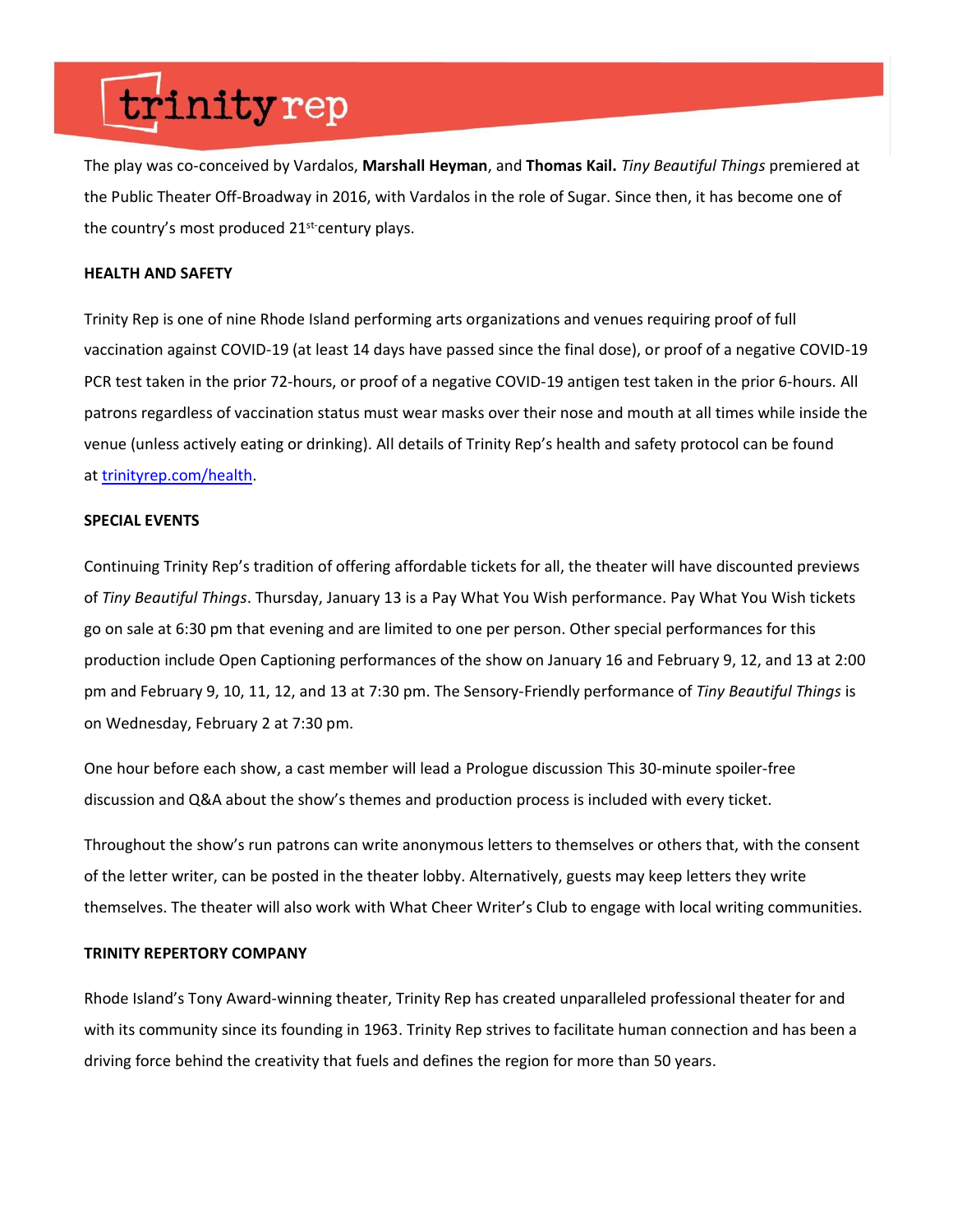Trinity Rep is committed to reinventing the public square and inspiring dialogue by creating emotionallystimulating live productions that range from classical to contemporary and innovative education programs for all ages and abilities. Its annual production of *A Christmas Carol* has brought families together for more than four decades and made memories for over a million audience members. The 2021-22 Season launched in November with the holiday classic and continues with four subscription series productions which will run January through June, 2022: *Tiny Beautiful Things,* August Wilson's *Gem of the Ocean*, *Sueño*, and *Fairview.* **For more information on the 2021-22 Season, visit Trinity Rep's website at [www.TrinityRep.com.](http://www.trinityrep.com/)**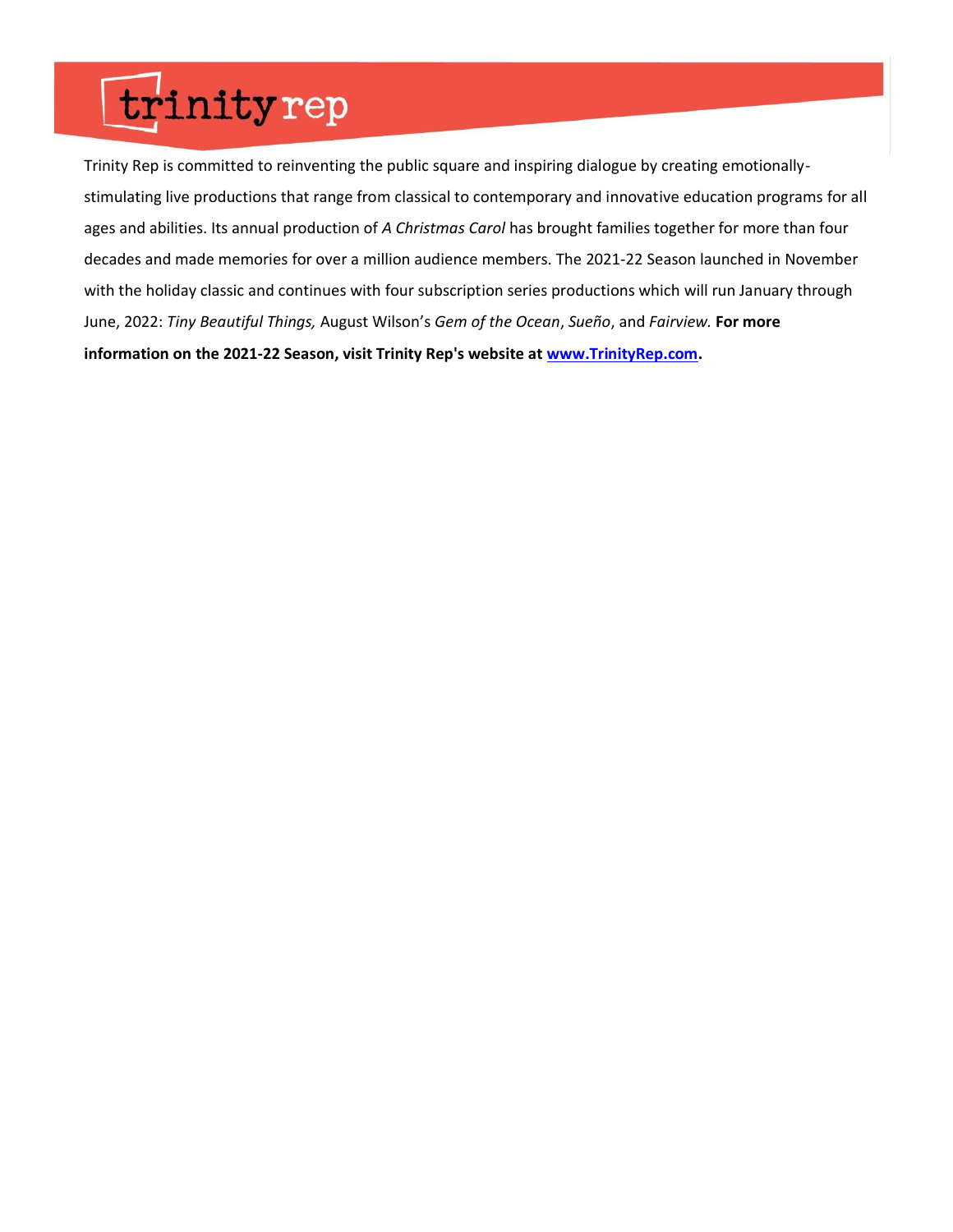#### **AT A GLANCE**

#### *Tiny Beautiful Things*

Based on the book by Cheryl Strayed

Adapted for the stage by Nia Vardalos

Co-conceived by Marshall Heyman, Thomas Kail, and Nia Vardalos

January 13 – February 13, 2022

**Director** Curt Columbus

**Music Director** Gunnar Manchester

**Set Designer** Baron E. Pugh

**Costume Designer** Amanda Downing Carney

**Lighting Designer** Dawn Chiang

**Sound Designer** Peter Sasha Hurowitz

**Stage Manager** Buzz Cohen

**Assistant Stage Manager** Kelsey Emry

**Cast:** The cast of this production features resident company members **Stephen Berenson, Angela Brazil, Phyllis Kay,** and **Brian McEleney**. Joining them are Brown/Trinity Rep student **Gunnar Manchester**, Brown/Trinity Rep alum **Marcel Mascaró '18**, and guest artist **Jenna Lea Scott**.

### *Tiny Beautiful Things* **Opening Press Night | Wednesday, January 19 at 7:30 pm Invitations and RSVP instructions coming soon**

**Pay What You Wish** Thurs., Jan. 13 at 7:30 pm **Open Caption Performances** Jan. 16, Feb. 9, 12, and 13 at 12:00 pm; Feb. 9, 10, 11, 12, and 13 at 7:30 pm **Sensory Friendly Performance** Feb. 2 at 7:30 pm **Website** [www.trinityrep.com/beautiful](http://www.trinityrep.com/beautiful) **Ticket Office** (401) 351-4242; 201 Washington Street, Providence, RI 02903 **Group Sales** (401) 453-9238; discounts for groups of 10 or more. **Ticket Prices** Starting at \$27 **Season Sponsors** Ocean State Job Lot Charitable Foundation and RISCA **Production Media Sponsor** GBH

**Official Airline of Trinity Rep** Southwest Airlines